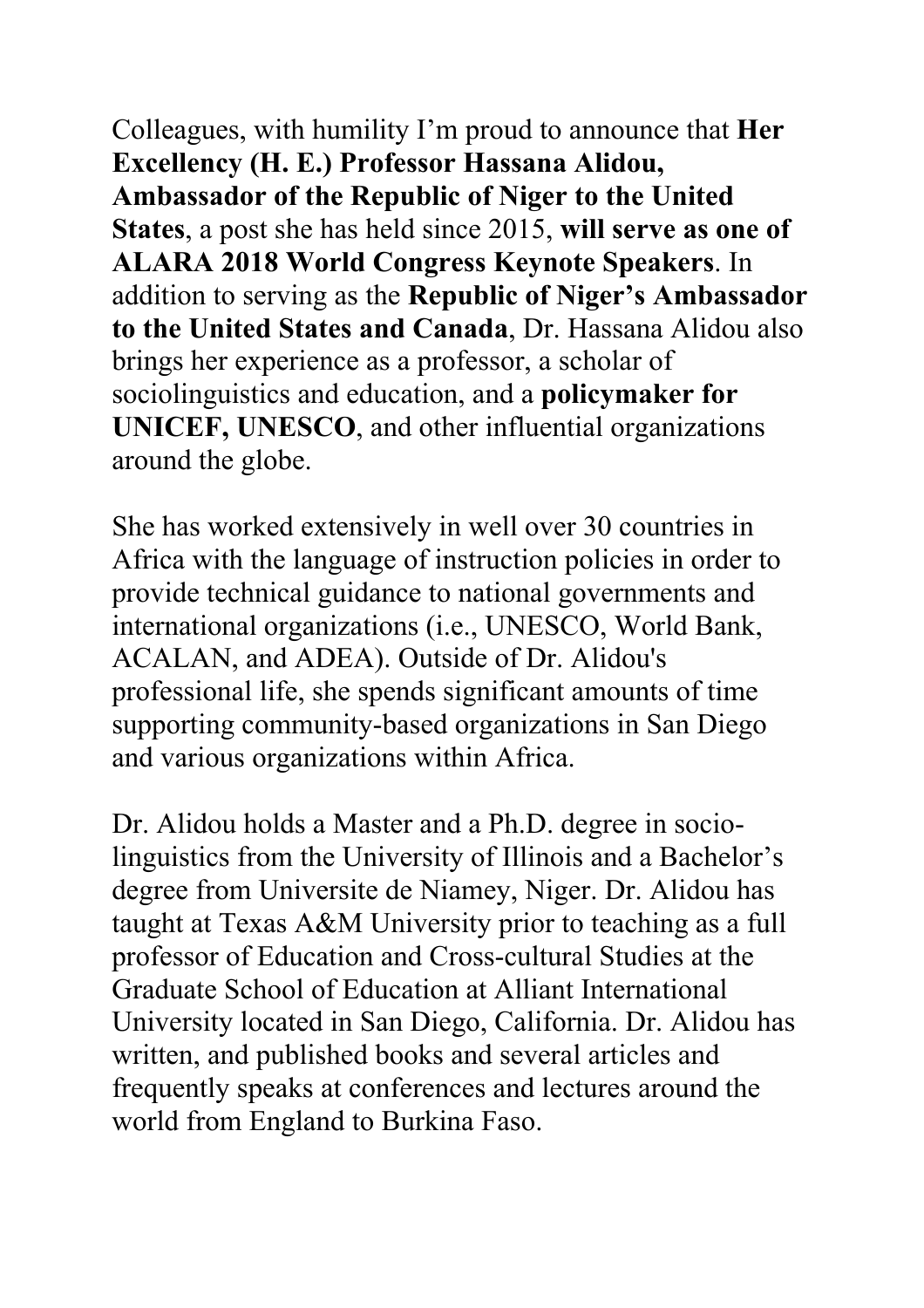For instance, she is a frequent panel discussion speaker for the Wilson Center Africa Program at the Woodrow Wilson International Center for Scholars:

(a) Transforming the Education Sector to Meet Africa's 21st Century Needs (b) Public Leadership Education Network (PLEN) and The Women in Public Service Project (c) Harnessing the Demographic Dividend through Investments in Youth (d) Women in Public Service in Africa: A Pledge for Parity.

Dr. Alidou has written extensively on Gender in International Development, the promotion of African languages in education, particularly in francophone countries. She has collaborated extensively with other specialists in the field of socio-linguistic and is one of the leading thinkers in promoting bilingual education in Africa. While she has provided extensive knowledge in language planning and policies and multicultural education, she also has contributed by providing teacher training, textbook production and the development of literate environments in multilingual settings. She has edited mother tongue textbooks used in Niger and Burkina Faso.

Dr. Alidou's fluency in English, French, and other African indigenous languages has made her somewhat unique in the field as she is able to examine and compare multiple education systems within Africa. Dr. Alidou has contributed significantly to the way in which education language policy is examined in Africa. In her writings, she has spent a significant amount of time not only focusing on the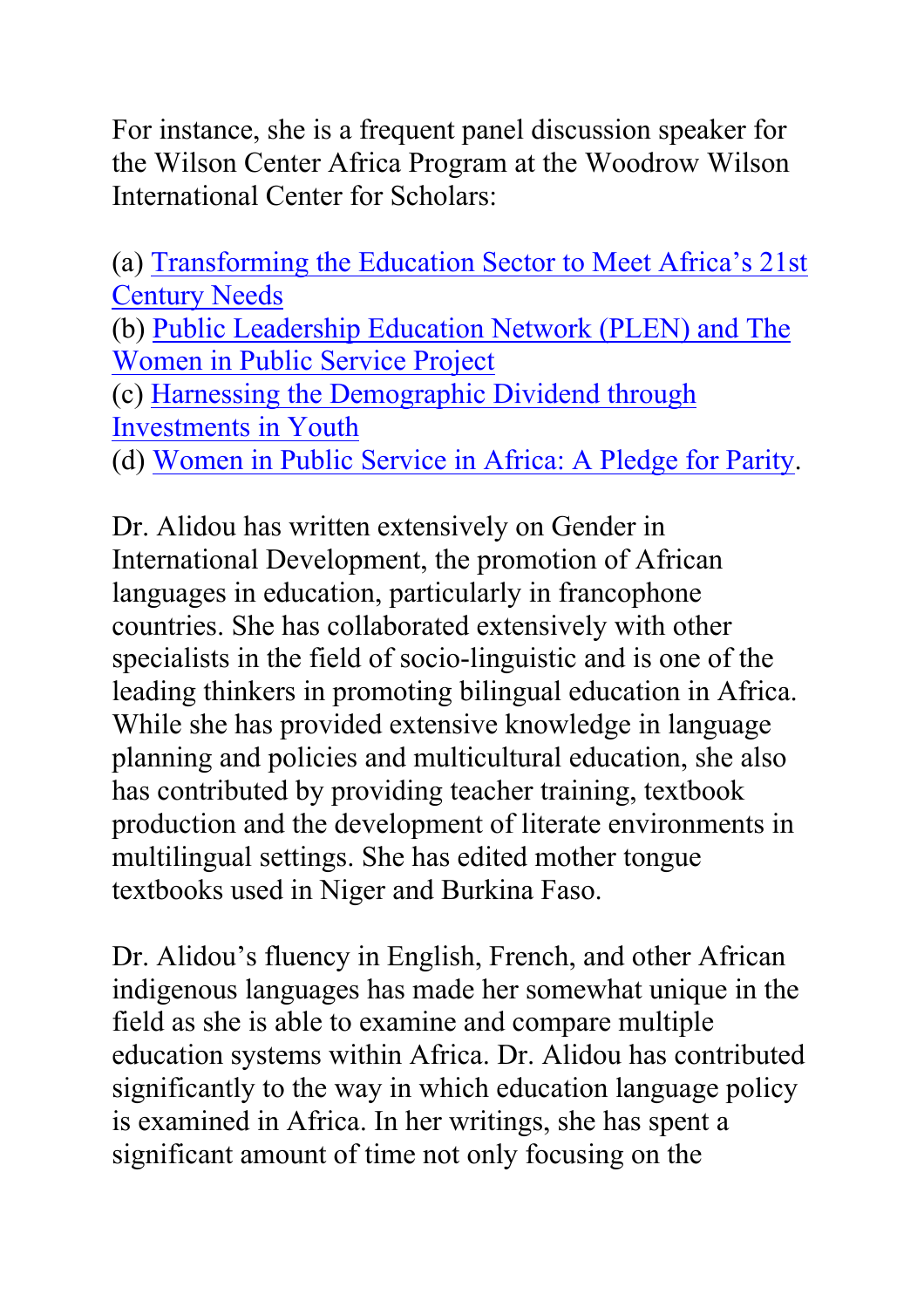educational impact of language policy, but also the societal effects that language policies have in Africa. Dr. Alidou works extensively to educate African national ministries and international organizations regarding the advantages of mother-tongue language.

Dr. Alidou is the coauthor of the editorial guidebook (2015) entitled *Action research to improve youth and adult literacy in multilingual contexts: Empowering learners in a multilingual world.* Hamburg: UNESCO Institute for Lifelong Learning. This book is intended to provide guidance for trainers of youth and adult educators and for those who manage non-formal education and curriculum development programmes in youth and adult literacy.

From an excerpt of this book, Dr. Alidou and Glanz assert that "*One of the greatest challenges in education today is to adapt and respond to a linguistically and culturally diverse world, and to combat social disintegration and discrimination. Participatory and collaborative action research represents an empowering and emancipatory approach to this challenge because the 'target groups' become involved as equal partners*."

## **H. E. Professor Hassana Alidou will serve as the ALARA 2018 World Congress Keynote Speaker for the Stream/Track Five on "Action Learning, Action Research for Global Initiatives."**

It will also interest you to know that joining H. E. Professor Hassana Alidou, are other prominent scholars and esteem fellows of the action research/participatory action research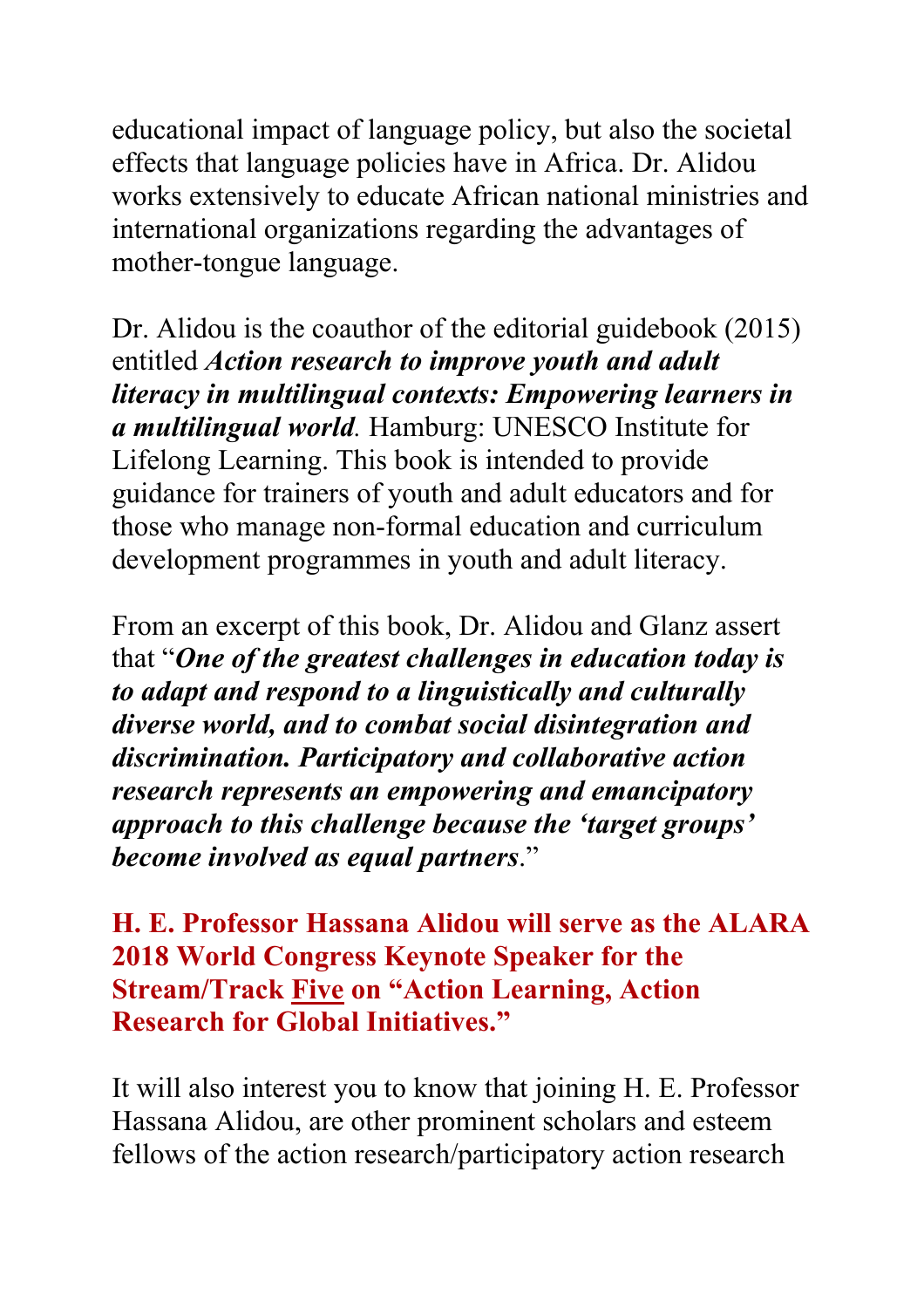community who will serve as the ALARA 2018 World Congress Keynote Speakers for the Streams/Tracks. For instance, **Dr. Hilary Bradbury**, a scholar-practitioner whose work focuses on the human and organizational dimensions of creating collaborative learning communities, will serve as the **ALARA 2018 World Congress Keynote Speaker for the Stream/Track One on** "**Action Learning, Action Research (AL/AR) Experiences of Individuals**."

Dr. Bradbury obtained her undergraduate degree in German/Theology at Trinity College Dublin, Ireland and then continued at Harvard and University of Chicago's Divinity Schools. Her Ph.D. from the Management School at Boston College is in Organizational Studies, with a focus on change and transformation. Dr. Bradbury started her academic career at Case Western Reserve University in 1998 and became Professor of Management in Oregon's Health Sciences University (OHSU) in 2012. She now convenes the global network of action researchers which seeks to transform conventional notions of knowledge production. Called AR+ | actionresearchplus.com, their mission is "accomplishing more good together." Recent books include *Cooking with Action Research: Stories and Resources for Self and Community Transformation*, written with her associates in AR+. And, with Bill Torbert, *Eros/Power: Love in the Spirit of Inquiry: Transforming how Women and Men Relate*. She was named 2018 Jubilee Professor at Chalmers Institute of Technology Sweden. Dr. Bradbury lives with her family in Portland, Oregon where she is a member of the teaching circle at Zen Center of Portland.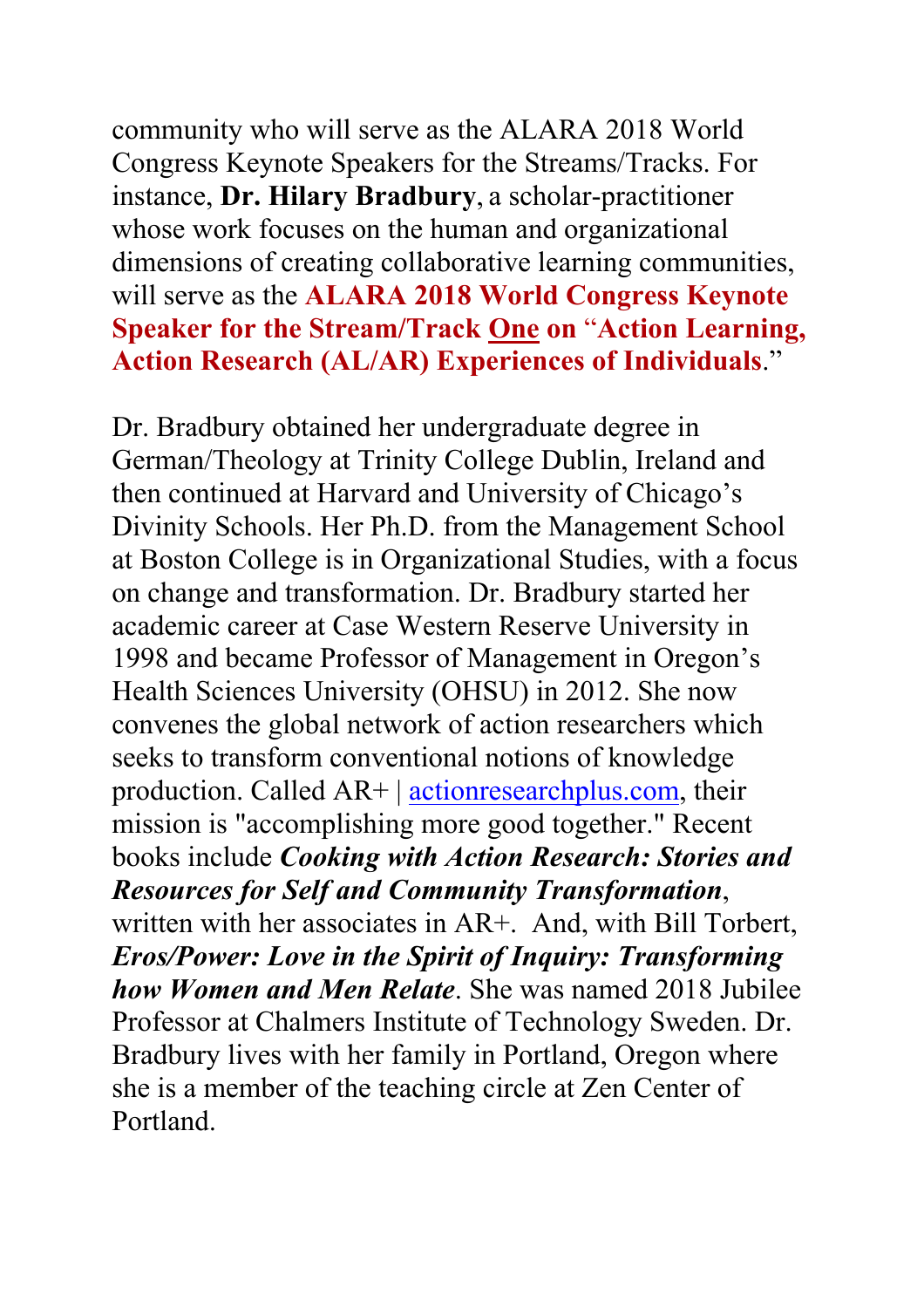## The **WC Keynote Speaker for the Stream/Track Two on the AL/AR Experiences of Professionals**, is **Jack**

**Whitehead**, a Living Educational Theorist based in the UK. Previously at the University of Bath, he is now a Visiting Professor at the University of Cumbria, UK and Ningxia Teachers University in Ningxia, China. *He originated the idea that individuals could create their own explanations of their educational influences in their own learning, in the learning of others and in the learning of the social formations in which their inquiries are located, as their living-educational-theories*. He pioneered the use of digital, multi-media narratives for clarifying and evolving the meanings of the expression of embodied values in explanations of educational influence, in research degrees. The resources on his website http://www.actionresearch.net are an international resource for action researchers who are generating their own living-theories with values that carry hope for the flourishing of humanity. These theories are generated from inquiries of the kind, "How do I improve what I am doing? In which 'I' exists as a living contradiction"

**Dr. Mary Brydon-Miller will serve as the WC Keynote Speaker for the Stream/Track Three on the AL/AR for Communities' Developments.** She holds a Ph.D. degree in Environmental Psychology with a minor in Statistics from the University of Massachusetts. Dr. Brydon-Miller is a Professor in the Department of Educational Leadership, Evaluation, & Organizational Development in the College of Education and Human Development at the University of Louisville. She is a participatory action researcher who conducts work in both school and community settings. **Her**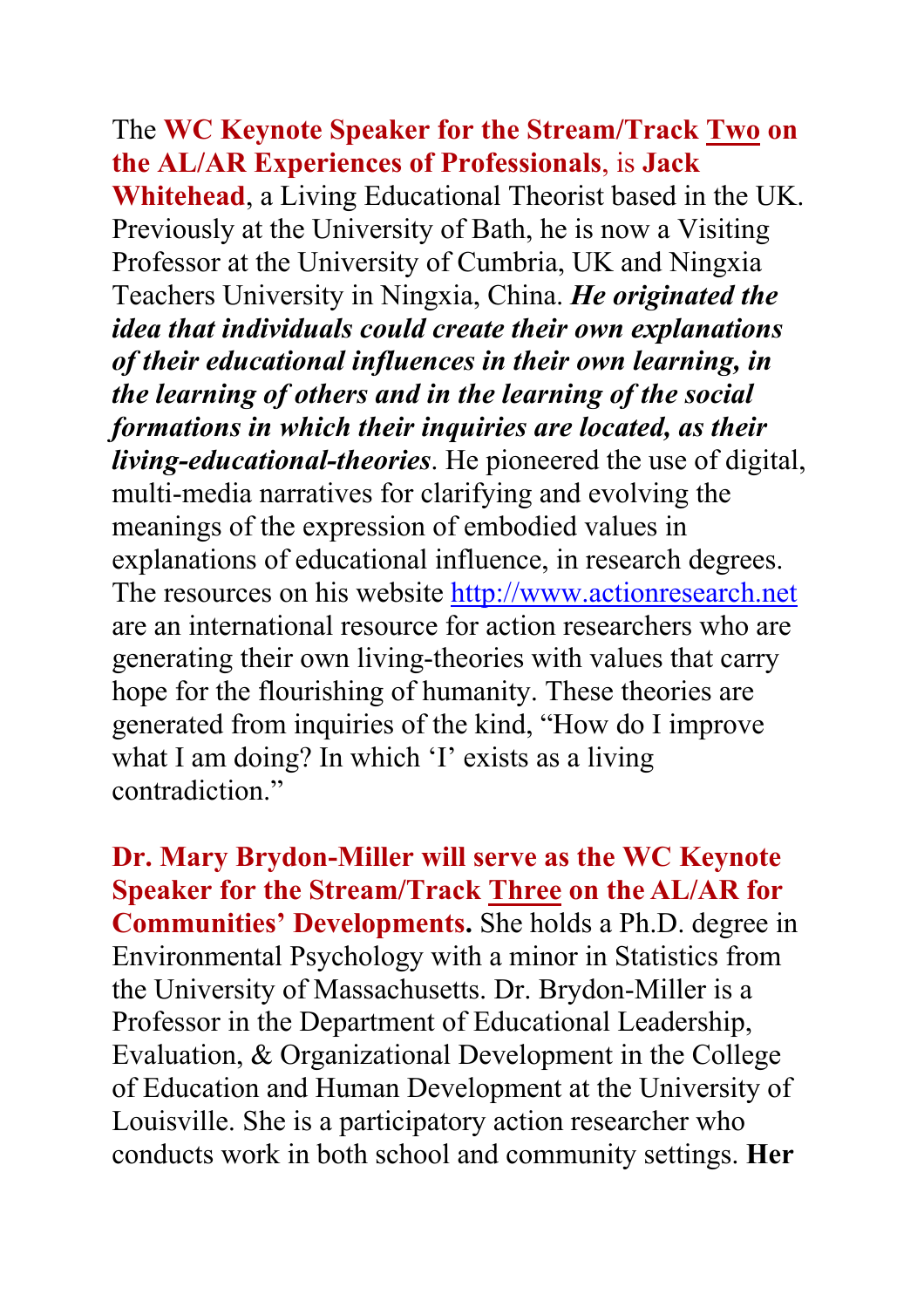**most recent research focuses on research ethics in educational and community settings and on the transformation of institutions of higher education through action research**. She is the editor, with David Coghlan, of the SAGE Encyclopedia of Action Research and is completing work on a book on ethical challenges in the context of participatory research with her colleague Sarah Banks from Durham University. **Her next major project focuses on working with middle-school students from around the world to engage as citizen scientists to better understand the impacts of global climate change**.

Finally but not the least, **Dr. Ernie T. Stringer is intended to serve as the WC Keynote Speaker for the Stream/Track Four on the AL/AR for Organizational Advancements.** Dr. Stringer has spent the last 50 years as a teacher, practitioner, professor, and action researcher; he has an extensive background in education, including ten years as a primary teacher, and ten years in teacher education at Curtin University. Over that time, **Dr. Stringer has engaged with others to think generatively and to develop a new vision for humanity**. It is through this effort that he hopes to better equip people to locate new solutions and possibilities for themselves and the communities of which they are a part. Through teaching—from the primary to the Ph.D. level—Ernie's experiences have covered a broad spectrum, and he attributes this diverse history to who he is. **Dr. Stringer has also made significant contributions by authoring numerous influential texts on Action Research, including Action Research in Education (2008), Action Research in Health (with Genat, 2003), Action Research in Human Services (with Dwyer, 2004),**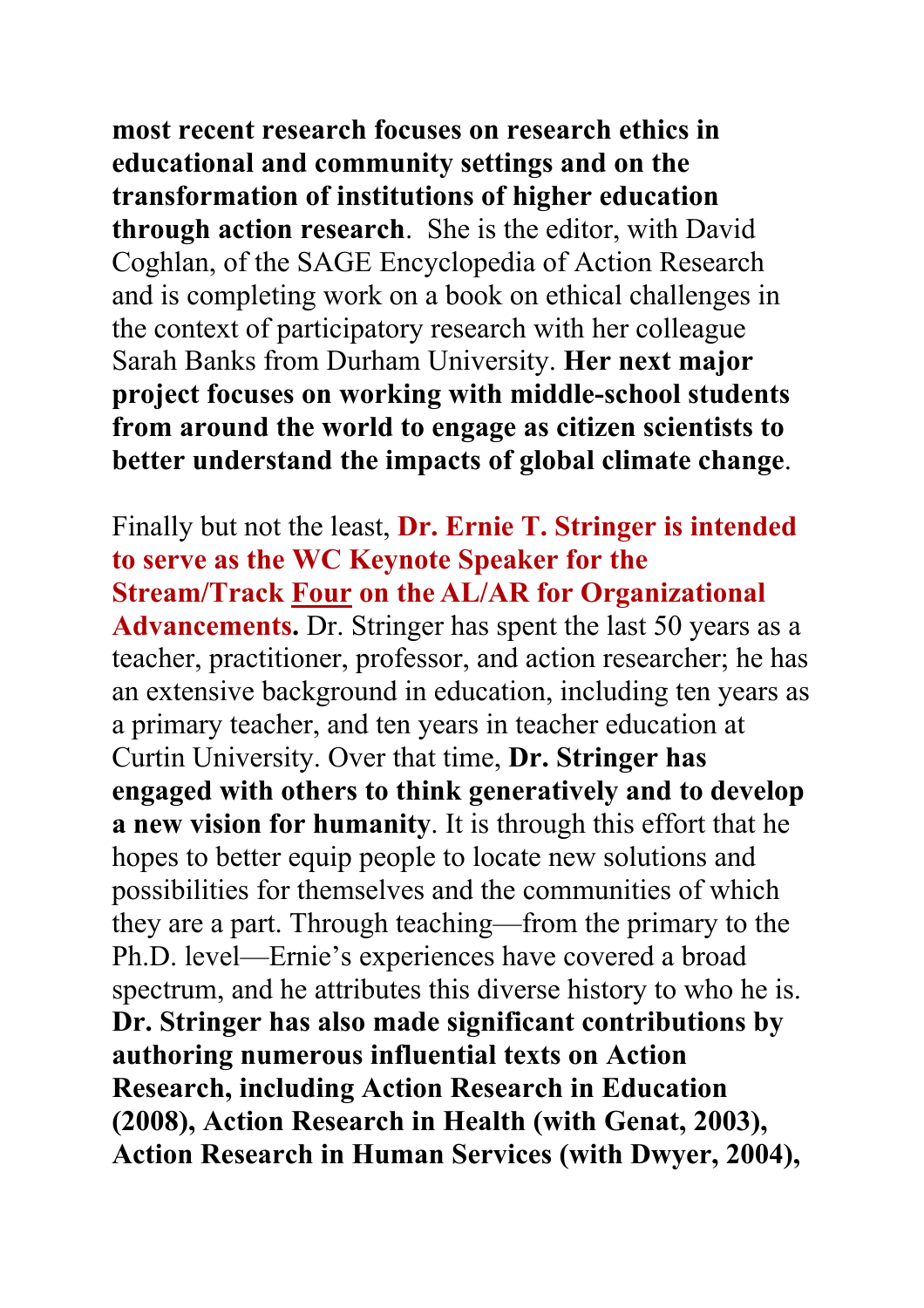## **and Integrating Teaching, Learning, and Action Research (with Christensen, & Baldwin, 2009).**

At the Centre for Aboriginal Studies at Curtin University (1986–2003) he engaged in action research projects and consultancies in schools, Aboriginal communities, government departments, non-government organizations and business corporations. In 1988, he assisted in the development of an Australian National Aboriginal Education Policy. He was contracted by UNICEF (2002– 2005) to direct a highly successful community engagement project for the East Timor Department of Education, Culture, Youth, and Sports. Through visiting appointments at universities in Illinois, New Mexico, Texas and New York, he has maintained continuing connection with an international network of scholars in education, anthropology, and sociology. He is the author of numerous action texts and past President of the Action Learning, Action Research Association. For most of the past decade, he was an Associate Editor of the Action Research journal, while engaging in action research activities with local Aboriginal people in the Ngaanyatjarra school system in Western Australia.

**Please Note**: While the designated Keynote Speakers will speak to a specific stream/track, each of them will speak to the entire World Congress attendees at different scheduled time/day during the WC. However, on the last day of the WC, we intend to have a **Collaborative Panel Discussion** with all five Keynote Speakers, which will be facilitated by another prominent scholar and esteem fellow of the action research/participatory action research community. In this